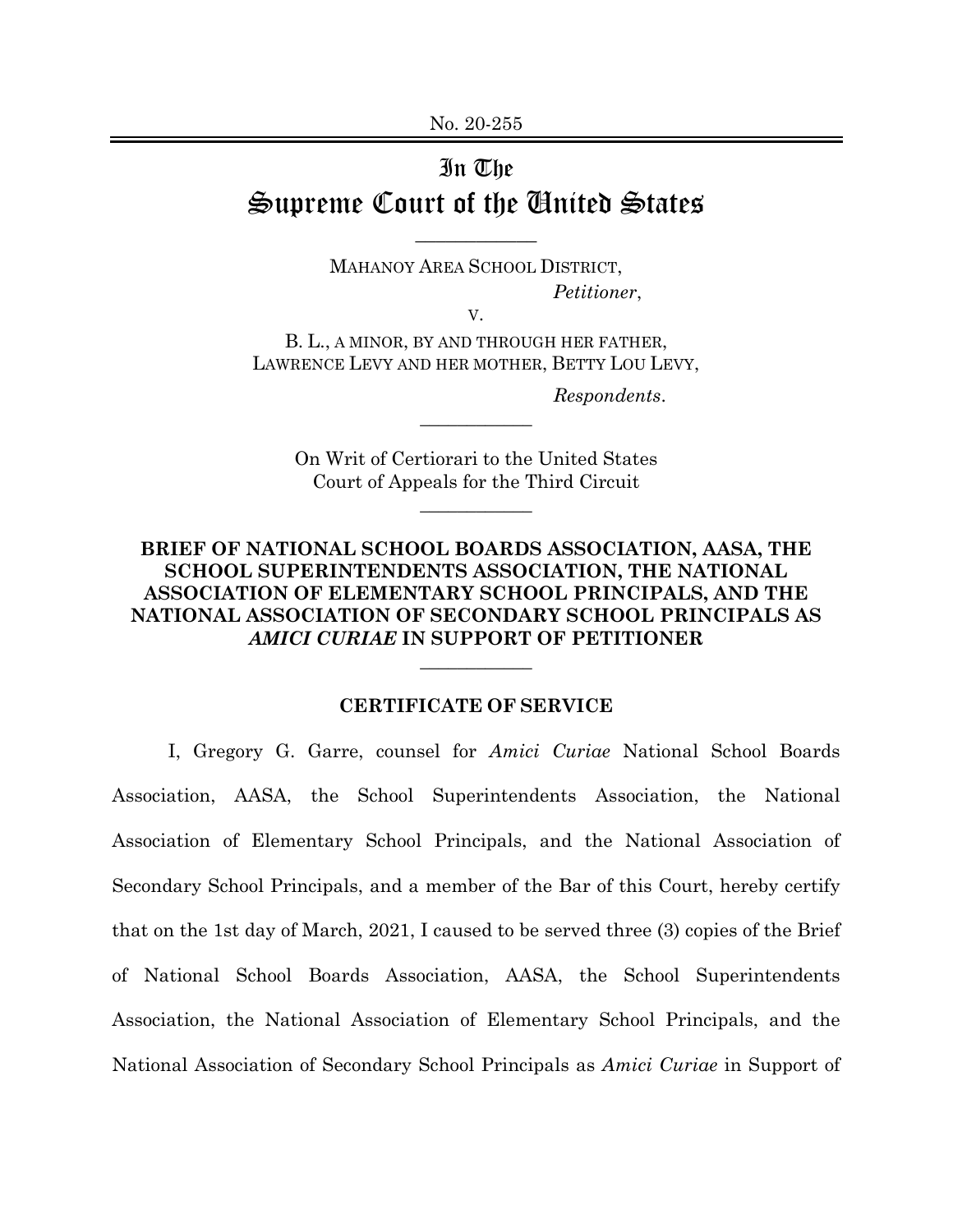Petitioner in the above-referenced case by first-class mail, postage prepaid, upon the counsel for Petitioner and Respondents as listed below:

Lisa S. Blatt Williams & Connolly LLP 725 12th Street, NW Washington, DC 20005 (202) 434-5050 lblatt@wc.com

*Counsel for Petitioner* 

Witold J. Walczak ACLU of Pennsylvania P.O. Box 23058 Pittsburgh, PA 15222 (412) 681-7864 vwalczak@aclupa.org *Counsel for Respondents* 

Additionally, in accordance with Supreme Court Rule 29.3, an electronic version of the Brief of National School Boards Association, AASA, the School Superintendents Association, the National Association of Elementary School Principals, and the National Association of Secondary School Principals as *Amici Curiae* in Support of Petitioner was transmitted to the above-listed counsel at the referenced email addresses.